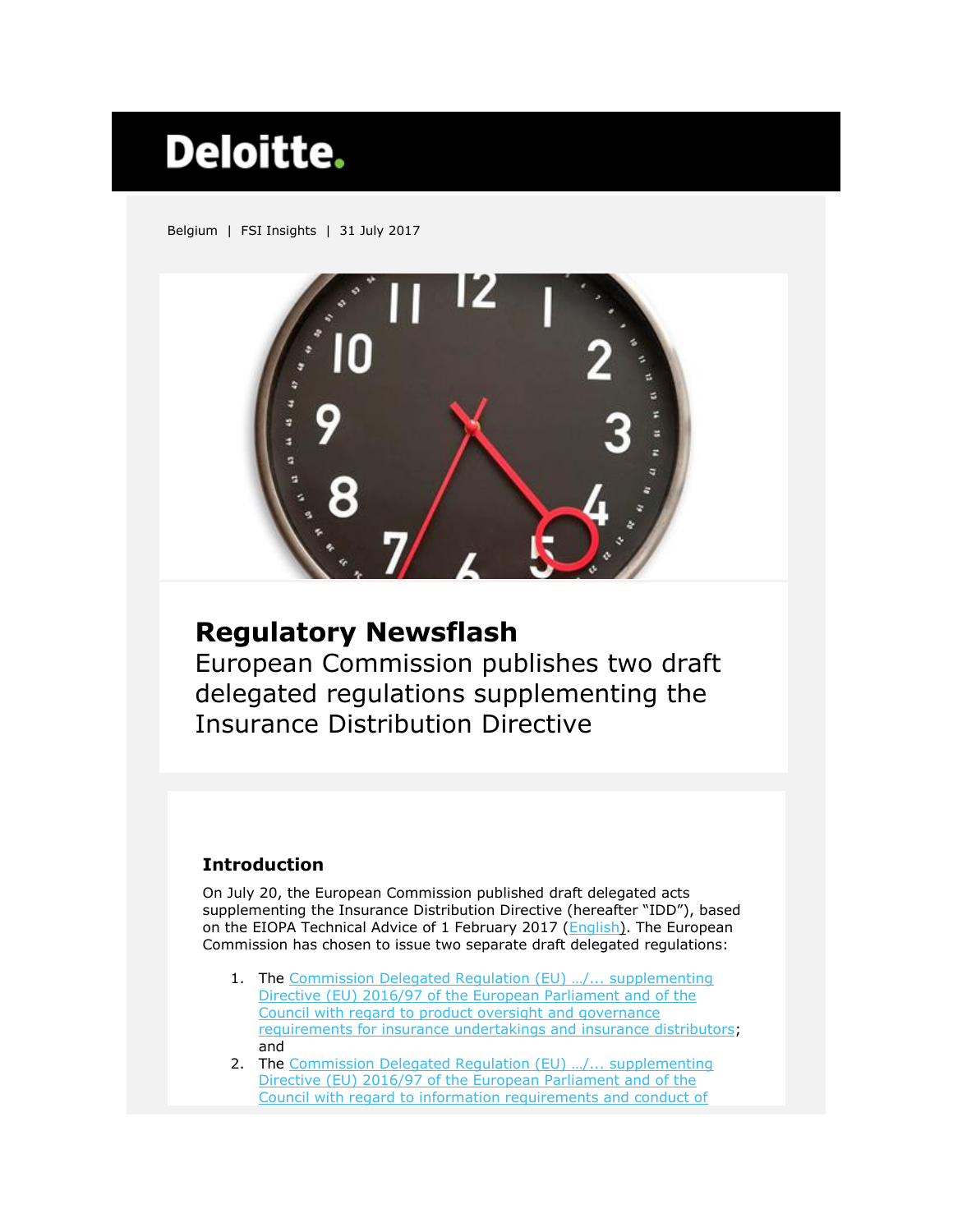[business rules applicable to the distribution of insurance-based](https://ec.europa.eu/info/law/better-regulation/initiatives/ares-2017-3670050_en)  [investment](https://ec.europa.eu/info/law/better-regulation/initiatives/ares-2017-3670050_en) products.

Both draft delegated regulations are open for feedback from the sector until August 17, 2017.

#### **Differences compared to the EIOPA Technical Advice**

The draft delegated regulations are very much aligned with the EIOPA Technical Advice, of which the highlights are described in our [newsflash of](https://www2.deloitte.com/content/dam/Deloitte/be/Documents/financial-services/regulatory-newsflashes/fsi-reg-newsflash-idd.pdf)  [February 10](https://www2.deloitte.com/content/dam/Deloitte/be/Documents/financial-services/regulatory-newsflashes/fsi-reg-newsflash-idd.pdf)Th, 2017.

However, there are some differences between the draft delegated regulations and the EIOPA Technical Advice, which are being set out in what follows.

#### **Some specifics no longer included**

In comparison to the EIOPA technical advice, some specific elements have been removed in the draft delegated acts. It remains to be seen what possible Level 3 guidance will include in relation to these removed specifics…

The removed specific elements cover for example:

- Some of the governance requirements for inducements and inducements schemes (such as the fact that inducements schemes need to be approved by senior management or that the assessment regarding inducements needs to be documented in a durable medium);
- The clarifications on the elements to be communicated regarding the periodic suitability assessment;
- Some of the practical requirements regarding record keeping (such as the fact that records need to be kept in the official language of the member state and that they need to be accessible for relevant staff and customers).

#### **Restructuring of the text**

Compared to the EIOPA Technical Advice, there has been some restructuring in the texts of the draft delegated acts, which sometimes has an impact on the qualification of topics. For example:

- The requirement to have a gifts and benefits policy in place, has been shifted from the chapter on inducements to the chapter on conflicts of interests;
- (the remaining part of) The organizational measures regarding inducements and inducement schemes have been consolidated with the articles regarding the criteria to be assessed for inducements and inducement schemes;
- The entire section regarding suitability and appropriateness has been restructured, making a more clear distinction between elements which relate to suitability, appropriateness or both.